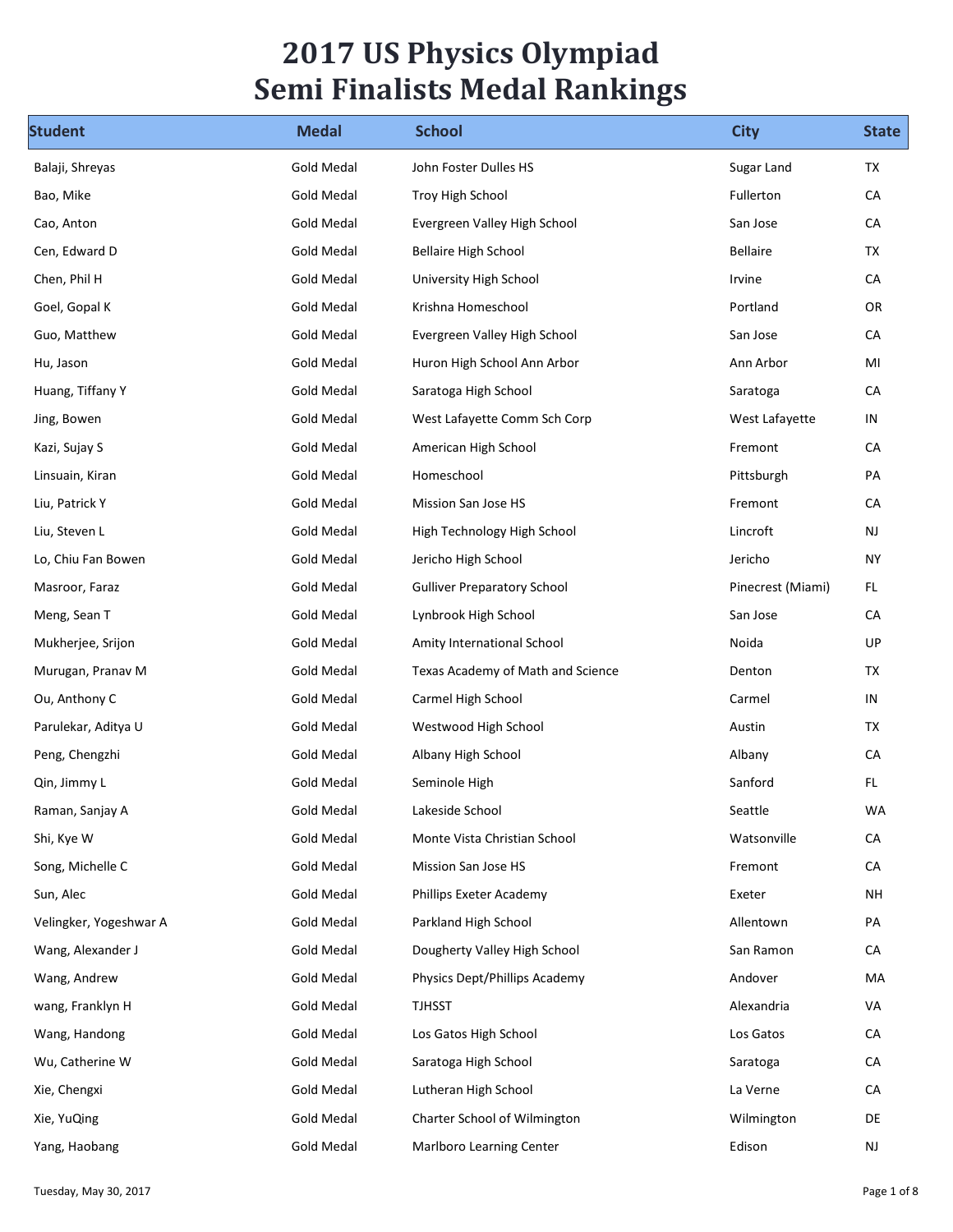| <b>Student</b>            | <b>Medal</b>        | <b>School</b>                      | <b>City</b>                  | <b>State</b>  |
|---------------------------|---------------------|------------------------------------|------------------------------|---------------|
| Yao, Yuan                 | <b>Gold Medal</b>   | Phillips Exeter Academy            | Exeter                       | <b>NH</b>     |
| Zhang, Eric K             | Gold Medal          | Awesomemath Academy                | Plano                        | TX            |
| Zhang, Jerry              | Gold Medal          | Marquette High School              | Chesterfield                 | MO            |
| Zhao, Leo M               | Gold Medal          | Princeton High School              | Princeton                    | NJ            |
| Zhou, Fan F               | Gold Medal          | William P Clements High School     | Sugar Land                   | TX            |
| Zhou, Tianyu              | Gold Medal          | La Salle High School               | Pasadena                     | NJ            |
| Zhu, Daniel G             | Gold Medal          | Montgomery Blair High School       | <b>Silver Spring</b>         | MD            |
| Arrieta, Andrew J         | Silver Medal        | Palos Verdes Peninsula High School | <b>Rolling Hills Estates</b> | CA            |
| Bansal, Mridul            | <b>Silver Medal</b> | West Windsor - Plainsboro HS North | Plainsboro                   | NJ            |
| Bhattaram, Krishnakumar S | Silver Medal        | Lynbrook High School               | San Jose                     | CA            |
| Chen, Benjamin Y          | Silver Medal        | Diamond Bar High School            | Diamond Bar                  | ${\sf CA}$    |
| Chen, Kevin               | Silver Medal        | The Bishop's School                | La Jolla                     | ${\sf CA}$    |
| Chen, Kevin Z             | Silver Medal        | William Fremd High School          | Palatine                     | IL.           |
| Chen, Thomas S            | Silver Medal        | Mission San Jose HS                | Fremont                      | ${\sf CA}$    |
| Cheon, DoHyun             | Silver Medal        | North Hollywood High School        | North Hollywood              | CA            |
| Dai, Matthew L            | Silver Medal        | <b>NCSSM</b>                       | Durham                       | ${\sf NC}$    |
| Dong, Yijian              | Silver Medal        | Langley HS                         | Falls Church                 | VA            |
| Du, Alan Y                | Silver Medal        | Union County Magnet High School    | <b>Scotch Plains</b>         | <b>NJ</b>     |
| Garg, Swapnil             | Silver Medal        | The Harker School                  | San Jose                     | ${\sf CA}$    |
| Gu, Andrew                | Silver Medal        | Pittsburgh Allderdice High School  | Pittsburgh                   | PA            |
| Gupta, Aayush             | Silver Medal        | Saratoga High School               | Saratoga                     | ${\sf CA}$    |
| Jha, Saagar               | Silver Medal        | Monta Vista High School            | Cupertino                    | ${\sf CA}$    |
| Jiang, Kevin              | Silver Medal        | Ladue Horton Watkins High School   | Saint Louis                  | MO            |
| Lee, Justin J             | Silver Medal        | Detroit Country Day School         | <b>Beverly Hills</b>         | MI            |
| Lee, Zack T               | Silver Medal        | <b>NCSSM</b>                       | Durham                       | ${\sf NC}$    |
| Li, Kenneth Q             | Silver Medal        | Stuyvesant High school             | New York                     | <b>NY</b>     |
|                           | Silver Medal        |                                    | San Marcos                   | CA            |
| Li, Raymond B             |                     | InPHYnity.com                      |                              |               |
| Li, Samuel J              | Silver Medal        | Seminole High                      | Sanford                      | FL.           |
| Li, Zhenhao               | Silver Medal        | Stevenson High School              | Lincolnshire                 | IL.           |
| Lin, Dachey               | Silver Medal        | Plano West Senior High School      | Plano                        | TX            |
| Lin, Jimmy                | Silver Medal        | The Harker School                  | San Jose                     | ${\sf CA}$    |
| Liu, Emily                | Silver Medal        | High Technology High School        | Lincroft                     | $\mathsf{NJ}$ |
| Liu, Jason J              | Silver Medal        | Davidson Academy of Nevada         | Reno                         | ${\sf NV}$    |
| Lu, Edward P              | Silver Medal        | Cinco Ranch High School            | Katy                         | TX            |
| Luo, William              | Silver Medal        | Lynbrook High School               | San Jose                     | ${\sf CA}$    |
| Merchant, Sophie E        | Silver Medal        | <b>Hutchison School</b>            | Memphis                      | TN            |
| O'Donnell, Graham L       | Silver Medal        | Lincoln High School                | Tallahassee                  | $\mathsf{FL}$ |
| Patel, Nikhil             | Silver Medal        | Libertyville High School           | Libertyville                 | IL            |
|                           |                     |                                    |                              |               |
| Tuesday, May 30, 2017     |                     |                                    |                              | Page 2 of 8   |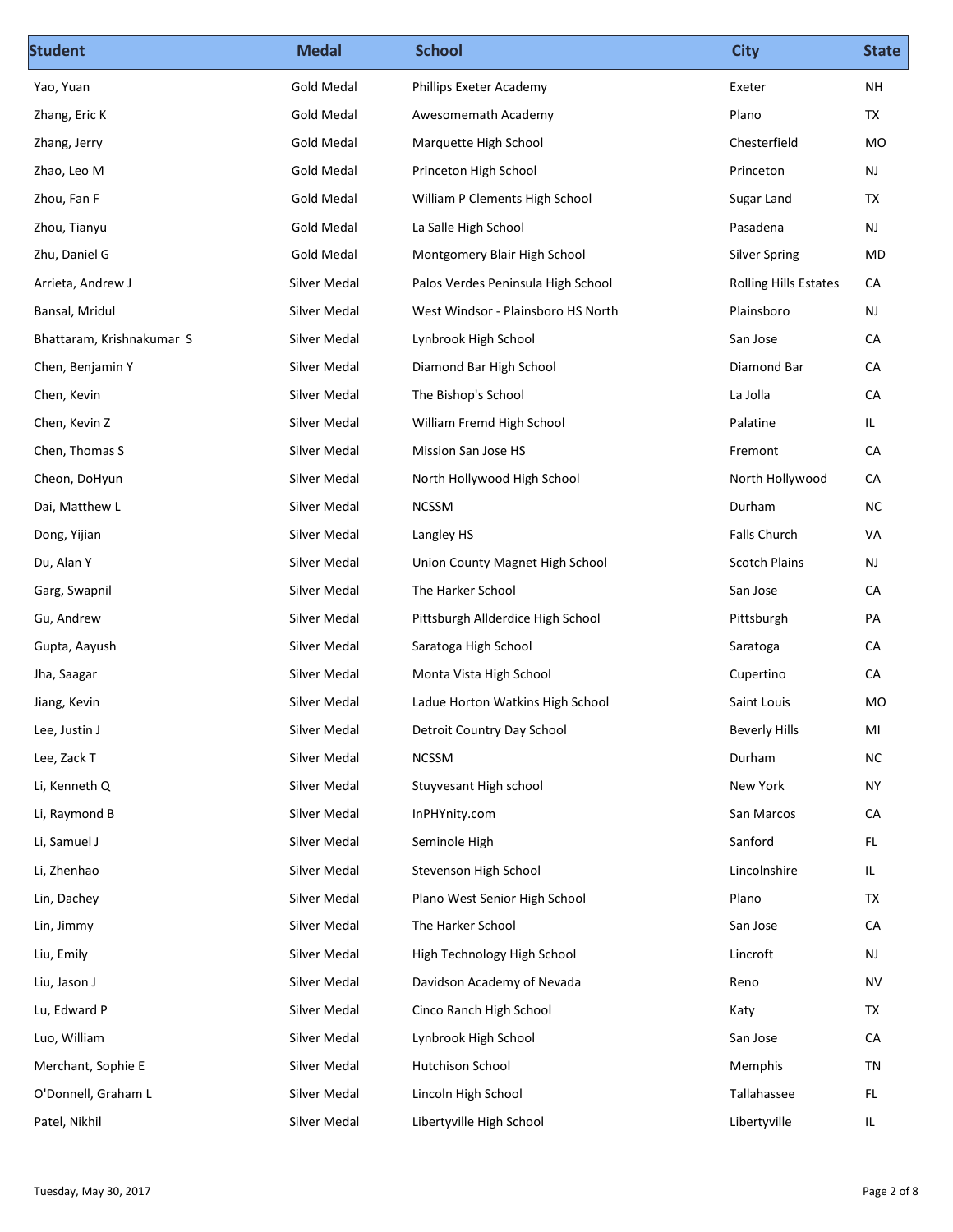| <b>Student</b>        | <b>Medal</b>        | <b>School</b>                      | <b>City</b>           | <b>State</b>    |
|-----------------------|---------------------|------------------------------------|-----------------------|-----------------|
| Qu, Jerry R           | Silver Medal        | The Bishop's School                | La Jolla              | ${\sf CA}$      |
| Ren, Kevin            | Silver Medal        | torrey pines high school           | encinitas             | CA              |
| Rose, Justin A        | Silver Medal        | Harvard-Westlake School            | North Hollywood       | CA              |
| Rucker, Stuart A      | Silver Medal        | Phillips Exeter Academy            | Exeter                | <b>NH</b>       |
| Schildkraut, Carl B   | Silver Medal        | Lakeside School                    | Seattle               | WA              |
| Singh, Aaditya K      | Silver Medal        | <b>TJHSST</b>                      | Alexandria            | VA              |
| Stremick, Kody        | Silver Medal        | <b>TJHSST</b>                      | Alexandria            | VA              |
| Taleff, Michael T     | Silver Medal        | LASA High School                   | Austin                | TX              |
| Tao, Jeffrey          | Silver Medal        | Lynbrook High School               | San Jose              | CA              |
| Tropper, Adam A       | Silver Medal        | <b>University School</b>           | <b>Hunting Valley</b> | OH              |
| Tu, Alan J            | Silver Medal        | Pittsford Sutherland High School   | Pittsford             | <b>NY</b>       |
| Wang, Kenneth C       | Silver Medal        | Clear Lake High School             | Houston               | TX              |
| Wu, Peter             | Silver Medal        | The Harker School                  | San Jose              | ${\sf CA}$      |
| Wu, Yihan             | Silver Medal        | High Technology High School        | Lincroft              | NJ              |
| Xi, William Z         | Silver Medal        | Perrysburg High School             | Perrysburg            | OH              |
| Xia, Jason            | Silver Medal        | Naperville North Highschool        | Naperville            | IL              |
| Xu, Guanpeng A        | Silver Medal        | Physics Dept/Phillips Academy      | Andover               | MA              |
| Xue, Christopher M    | Silver Medal        | West Windsor - Plainsboro HS North | Plainsboro            | <b>NJ</b>       |
| Xue, Michael Y        | Silver Medal        | Saratoga High School               | Saratoga              | ${\sf CA}$      |
| Yan, Stephen W        | Silver Medal        | East Brunswick High School         | East Brunswick        | <b>NJ</b>       |
| Yang, Jerry           | Silver Medal        | Suncoast High School               | Riviera Beach         | FL              |
| Ye, Jason Y           | Silver Medal        | University High School             | Irvine                | ${\sf CA}$      |
| Ye, Joel              | Silver Medal        | Stuyvesant High school             | New York              | <b>NY</b>       |
| Ye, Junze             | Silver Medal        | Phillips Exeter Academy            | Exeter                | $\mathsf{NH}\,$ |
|                       | Silver Medal        | San Diego Math Circle              | San Diego             | ${\sf CA}$      |
| Yin, Andre A          | Silver Medal        |                                    |                       |                 |
| Yin, Yuanyi           |                     | Manhasset High school              | Manhasset             | NJ              |
| Yu, Jennifer J        | Silver Medal        | Mission San Jose HS                | Fremont               | ${\sf CA}$      |
| Zhang, Andrea J       | Silver Medal        | Ridge High School                  | <b>Basking Ridge</b>  | NJ              |
| Zhang, Isaac S        | Silver Medal        | Lincoln East High School           | Lincoln               | $\sf NE$        |
| Zhang, Jason          | Silver Medal        | Newman Smith High School           | Carrollton            | TX              |
| Zhang, Yuxuan         | Silver Medal        | <b>Boston University Academy</b>   | Boston                | MA              |
| Zhang, Zhiwei         | Silver Medal        | Irvington High School              | Fremont               | ${\sf CA}$      |
| zhou, jim             | Silver Medal        | John P Stevens High School         | Edison                | $\mathsf{NJ}$   |
| Abney-McPeek, Fiona   | <b>Bronze Medal</b> | Univ of Chicago Laboratory Sch     | Chicago               | IL              |
| Bhattacharyya, Swagat | <b>Bronze Medal</b> | Morgantown H.S.                    | Morgantown            | WV              |
| Bian, Vincent W       | <b>Bronze Medal</b> | Poolesville High School            | Poolesville           | $\sf MD$        |
| Brabec, Cole J        | <b>Bronze Medal</b> | Olathe Northwest High School       | Olathe                | KS              |
| Browne, Isaac R       | <b>Bronze Medal</b> | Phillips Exeter Academy            | Exeter                | <b>NH</b>       |
|                       |                     |                                    |                       |                 |
| Tuesday, May 30, 2017 |                     |                                    |                       | Page 3 of 8     |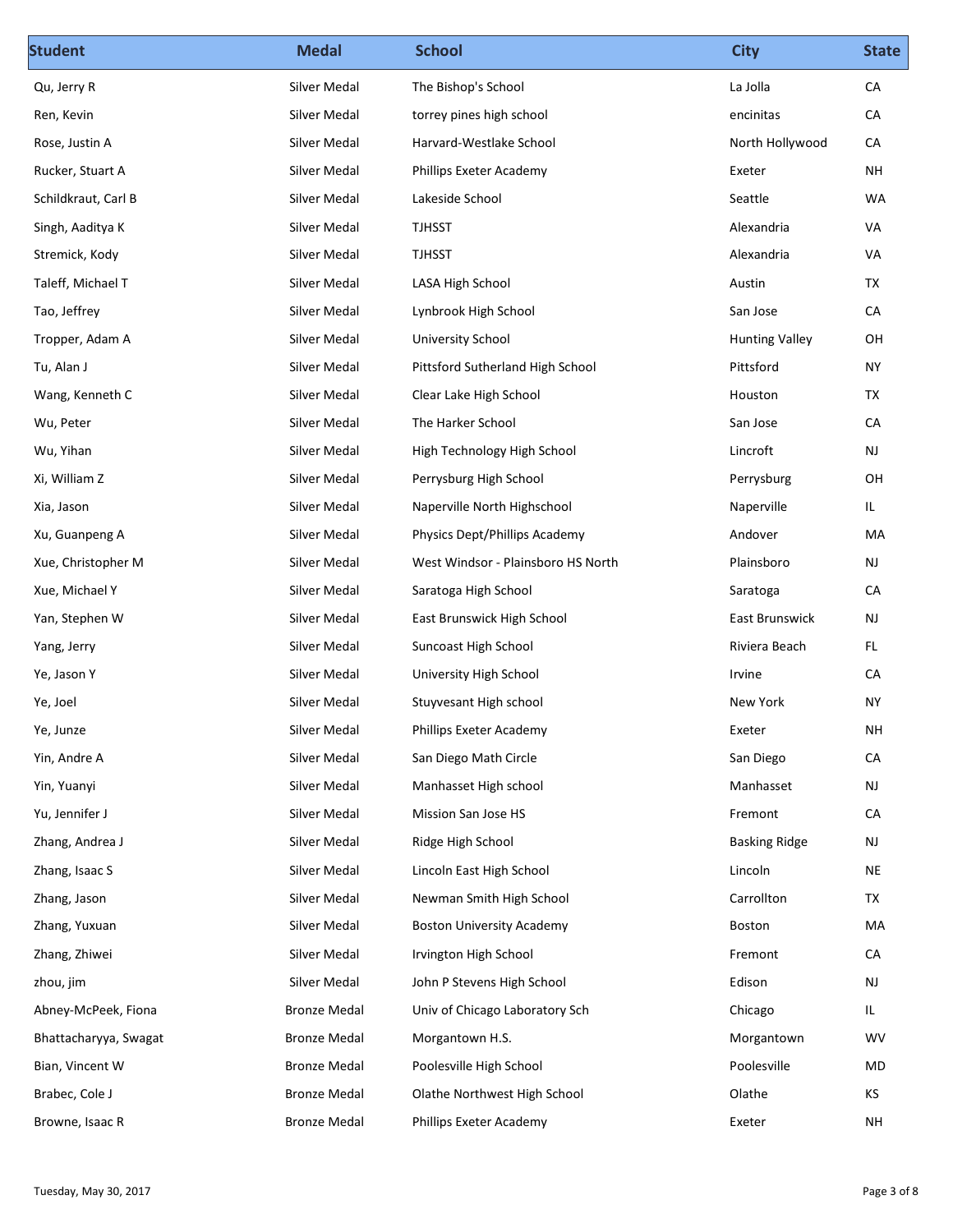| <b>Student</b>          | <b>Medal</b>        | <b>School</b>                      | <b>City</b>          | <b>State</b> |
|-------------------------|---------------------|------------------------------------|----------------------|--------------|
| Cao, Albert             | <b>Bronze Medal</b> | Stevenson High School              | Lincolnshire         | IL.          |
| Chen, Justin B          | <b>Bronze Medal</b> | Arcadia High School                | Arcadia              | CA           |
| Cheng, Katherine Y      | <b>Bronze Medal</b> | <b>TJHSST</b>                      | Alexandria           | VA           |
| Chiu, Erica J           | <b>Bronze Medal</b> | Valley Christian High School       | San Jose             | CA           |
| Chu, Jonathan L         | <b>Bronze Medal</b> | Lowell High School                 | San Francisco        | CA           |
| COX, MATTHEW J          | <b>Bronze Medal</b> | <b>TJHSST</b>                      | Alexandria           | VA           |
| Cui, Samuel X           | <b>Bronze Medal</b> | Arcadia High School                | Arcadia              | CA           |
| Deng, David Z           | <b>Bronze Medal</b> | Canyon Crest Academy               | Solana Beach         | CA           |
| Dey, Vijay Inlong       | <b>Bronze Medal</b> | T.S. Wootton High School           | Rockville            | MD           |
| Ding, Alan J            | <b>Bronze Medal</b> | Dublin Coffman High School         | Dublin               | OH           |
| Du, Elbert J            | <b>Bronze Medal</b> | Univ of Chicago Laboratory Sch     | Chicago              | IL           |
| Fernandes, Joshua B     | <b>Bronze Medal</b> | Montgomery Blair High School       | <b>Silver Spring</b> | ${\sf MD}$   |
| Flynn, Rionna           | <b>Bronze Medal</b> | Flynn Academy                      | Cupertino            | ${\sf CA}$   |
| Goodman, Charles E      | <b>Bronze Medal</b> | <b>NCSSM</b>                       | Durham               | ${\sf NC}$   |
| Guo, Samuel R           | <b>Bronze Medal</b> | University Laboratory High School  | Urbana               | IL           |
| Gupta, Amit K           | <b>Bronze Medal</b> | <b>TJHSST</b>                      | Alexandria           | VA           |
| Han, Eric Y             | <b>Bronze Medal</b> | Mission San Jose HS                | Fremont              | ${\sf CA}$   |
| Han, Jerry              | <b>Bronze Medal</b> | The Village School                 | Houston              | TX           |
| Han, John Kyung S       | <b>Bronze Medal</b> | Vernon Hills High School           | Vernon Hills         | IL.          |
| Han, Wanrong            | <b>Bronze Medal</b> | Northview High School              | Johns Creek          | <b>NJ</b>    |
| Hase-Liu, Matthew M     | <b>Bronze Medal</b> | Lynbrook High School               | San Jose             | ${\sf CA}$   |
| Hou, Kaiying            | <b>Bronze Medal</b> | Physics Dept/Phillips Academy      | Andover              | MA           |
| Hu, Daniel              | <b>Bronze Medal</b> | Princeton High School              | Princeton            | <b>NJ</b>    |
| HU, NATHAN Z            | <b>Bronze Medal</b> | West Lafayette Comm Sch Corp       | West Lafayette       | IN           |
| Huang, Brian R          | <b>Bronze Medal</b> | Hunter College High School         | New York             | <b>NY</b>    |
| Huntington, Parker K    | <b>Bronze Medal</b> | Centerville High School            | Centerville          | OH           |
| Jiang, Kyle S           | <b>Bronze Medal</b> | Fayetteville High School           | Fayetteville         | AR           |
| Jusuf, James            | <b>Bronze Medal</b> | Physics Dept/Phillips Academy      | Andover              | MA           |
| Kaempen, Kieran N       | <b>Bronze Medal</b> | Metea Valley High School           | Aurora               | IL           |
| Kan, Andrew Z           | <b>Bronze Medal</b> | Mission San Jose HS                | Fremont              | ${\sf CA}$   |
| Kan, Benjamin R         | <b>Bronze Medal</b> | Naperville North Highschool        | Naperville           | IL.          |
| Ke, Alexander           | <b>Bronze Medal</b> | North Hollywood High School        | North Hollywood      | ${\sf CA}$   |
| Keyal, Rahul S          | <b>Bronze Medal</b> | San Diego Math Circle              | San Diego            | ${\sf CA}$   |
| Kim, Hyeongmin (Daniel) | <b>Bronze Medal</b> | <b>Bergen County Academies</b>     | Hackensack           | NJ           |
| Kindseth, Andrew H      | <b>Bronze Medal</b> | <b>Hopkins School</b>              | New Haven            | ${\sf CT}$   |
|                         |                     |                                    |                      |              |
| Lee, Joshua             | <b>Bronze Medal</b> | <b>TJHSST</b>                      | Alexandria           | VA           |
| Li, Aaron               | <b>Bronze Medal</b> | State College Area HS - North Bldg | <b>State College</b> | PA           |
| Li, Alex                | <b>Bronze Medal</b> | ECAE c/o Michelle Fourre           | Eden Prairie         | MN           |
|                         |                     |                                    |                      |              |
| Tuesday, May 30, 2017   |                     |                                    |                      | Page 4 of 8  |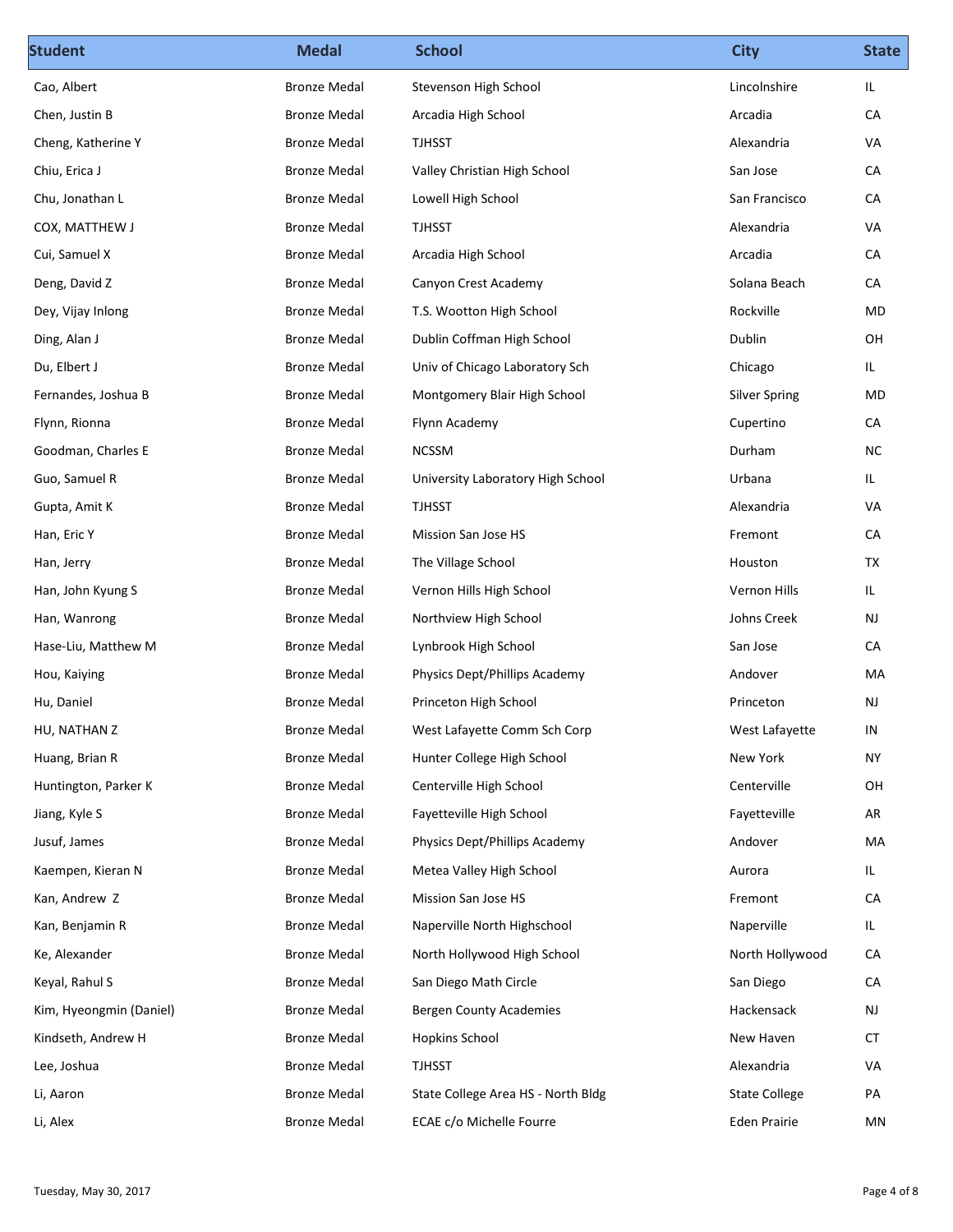| <b>Student</b>        | <b>Medal</b>                               | <b>School</b>                      | <b>City</b>            | <b>State</b>    |
|-----------------------|--------------------------------------------|------------------------------------|------------------------|-----------------|
| Li, James             | <b>Bronze Medal</b>                        | Mission San Jose HS                | Fremont                | CA              |
| Lin, Andrew Y         | <b>Bronze Medal</b>                        | Lynbrook High School               | San Jose               | CA              |
| LIU, AARON A          | <b>Bronze Medal</b>                        | Ardent Academy for Gifted Youth    | Irvine                 | CA              |
| Liu, Albert C         | <b>Bronze Medal</b>                        | North Hollywood High School        | North Hollywood        | CA              |
| Lotlikar, Amrith P    | <b>Bronze Medal</b>                        | Carnegie Vanguard High School      | Houston                | TX              |
| Lu, Albert Y          | <b>Bronze Medal</b>                        | Illinois Math & Science Academy    | Aurora                 | IL              |
| Lyu, Yiwei            | <b>Bronze Medal</b>                        | Bethlehem Catholic High School     | Bethlehem              | PA              |
| Mahendran, Anish S    | <b>Bronze Medal</b>                        | ICAE                               | Troy                   | MI              |
| MISTELE, John H       | <b>Bronze Medal</b>                        | Ransom Everglades High School      | Miami                  | FL.             |
| O'Brien, Timothy C    | <b>Bronze Medal</b>                        | Ransom Everglades High School      | Miami                  | FL.             |
| Pan, Alexander Y      | <b>Bronze Medal</b>                        | ECAE c/o Michelle Fourre           | Eden Prairie           | MN              |
| Patton, Kalen R       | <b>Bronze Medal</b>                        | Chattahoochee High School          | Johns Creek            | GA              |
| Polatty, Jacob E      | <b>Bronze Medal</b>                        | Stanford OHS                       | Stanford               | ${\sf CA}$      |
| Qi, Luke              | <b>Bronze Medal</b>                        | Fayetteville-Manlius High School   | Manlius                | <b>NY</b>       |
| Qin, Hongsen          | <b>Bronze Medal</b>                        | College Station High School        | <b>College Station</b> | TX              |
| Qing, Yutong          | <b>Bronze Medal</b>                        | Indiana Acad for Sci, Math & Human | Muncie                 | IN              |
| Rangaswamy, Anirudh M | <b>Bronze Medal</b>                        | Centerville High School            | Centerville            | OH              |
| Rao, Skanda V         | <b>Bronze Medal</b>                        | Union County Magnet High School    | <b>Scotch Plains</b>   | NJ              |
| Ren, Michael          | <b>Bronze Medal</b>                        | Physics Dept/Phillips Academy      | Andover                | MA              |
| Salgado, Dilhan H     | <b>Bronze Medal</b>                        | Montgomery Blair High School       | <b>Silver Spring</b>   | MD              |
| Simon, Alexander F    | <b>Bronze Medal</b>                        | Athens High School                 | Troy                   | MI              |
| SUN, AUSTIN J         | <b>Bronze Medal</b>                        | Troy High School                   | Fullerton              | CA              |
| Sun, Daniel D         | <b>Bronze Medal</b>                        | Canyon Crest Academy               | Solana Beach           | CA              |
| Sun, Danny            | <b>Bronze Medal</b>                        | South Brunswick high school        | Monmouth Junction      | NJ              |
| Swartz, Daniel W      | <b>Bronze Medal</b>                        | Cherry Hill High School East       | Cherry Hill            | NJ              |
| Thavamani, Chittesh   | <b>Bronze Medal</b>                        | Troy High School                   | Troy                   | MI              |
| Tian, Yaocheng        | <b>Bronze Medal</b>                        | St. John's Prep                    | Danvers                | MA              |
| Tolsma, Ryan A        | <b>Bronze Medal</b>                        | Corona Del Mar High School         | Newport Beach          | ${\sf CA}$      |
|                       |                                            |                                    |                        | CA              |
| Tseng, Albert         | <b>Bronze Medal</b><br><b>Bronze Medal</b> | Saratoga High School               | Saratoga               |                 |
| Vale, Vinjai          |                                            | Phillips Exeter Academy            | Exeter                 | $\mathsf{NH}\,$ |
| Vien, Michael H       | <b>Bronze Medal</b>                        | Mission San Jose HS                | Fremont                | ${\sf CA}$      |
| Vittala, Aadith S     | <b>Bronze Medal</b>                        | <b>TJHSST</b>                      | Alexandria             | VA              |
| Wang, Kenneth         | <b>Bronze Medal</b>                        | Lynbrook High School               | San Jose               | CA              |
| Wang, Matthew         | <b>Bronze Medal</b>                        | Gauss school of math and science   | Bridgewater            | <b>NJ</b>       |
| Wang, Michael S       | <b>Bronze Medal</b>                        | Aragon High School                 | San Mateo              | CA              |
| Weng, Shannon Y       | <b>Bronze Medal</b>                        | West Windsor-Plainsboro HS South   | West Windsor           | $\mathsf{NJ}$   |
| Wright, Benjamin P    | <b>Bronze Medal</b>                        | Phillips Exeter Academy            | Exeter                 | $\mathsf{NH}\,$ |
| Wu, Daniel J          | <b>Bronze Medal</b>                        | Timber Creek High School           | Orlando                | FL              |
|                       |                                            |                                    |                        |                 |
| Tuesday, May 30, 2017 |                                            |                                    |                        | Page 5 of 8     |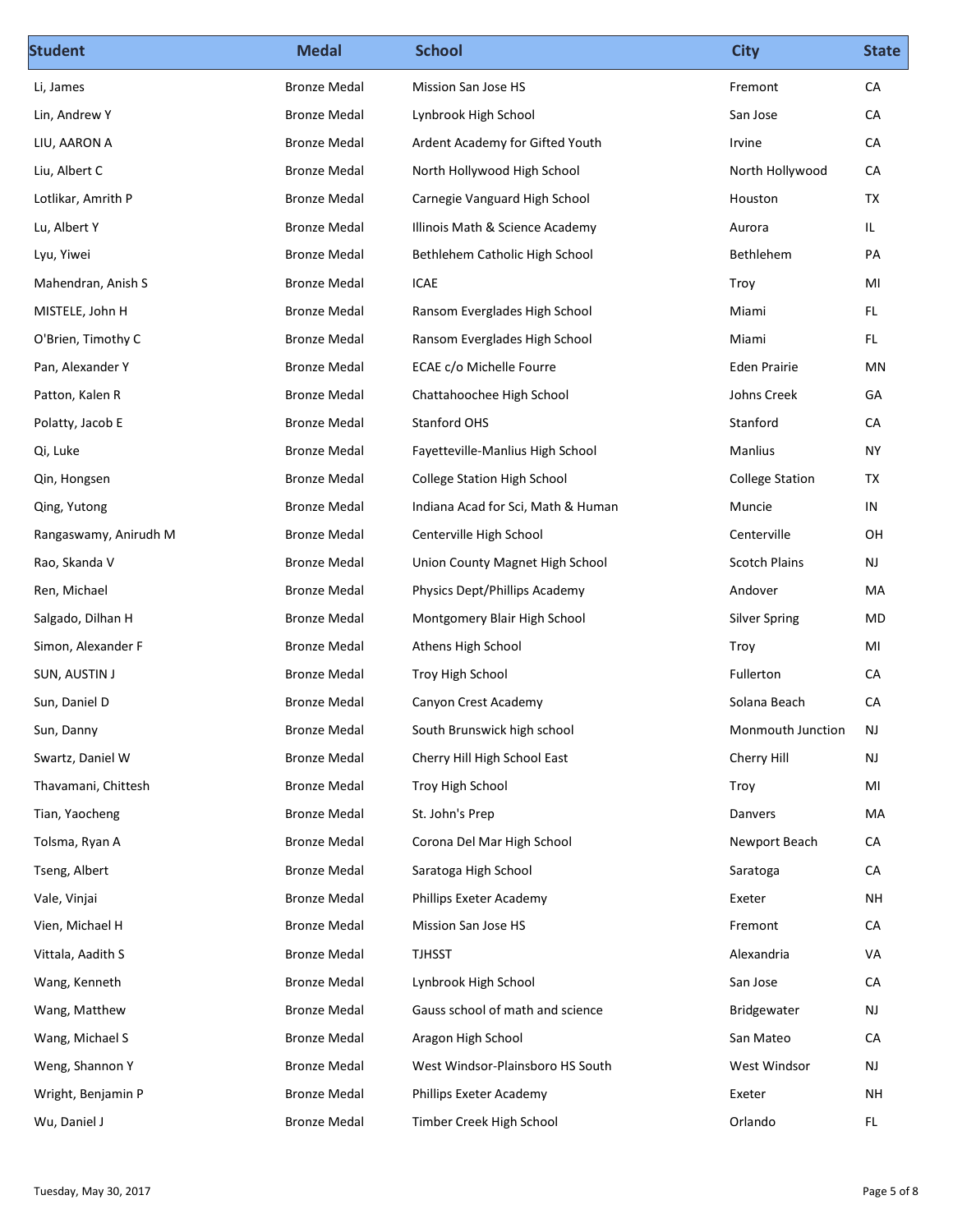| <b>Student</b>         | <b>Medal</b>             | <b>School</b>                             | <b>City</b>                  | <b>State</b>  |
|------------------------|--------------------------|-------------------------------------------|------------------------------|---------------|
| Wu, Max C              | <b>Bronze Medal</b>      | Mission San Jose HS                       | Fremont                      | CA            |
| Xiong, David T         | <b>Bronze Medal</b>      | West Windsor-Plainsboro HS South          | West Windsor                 | NJ            |
| Xu, Yifan              | <b>Bronze Medal</b>      | Newton South High School                  | newton                       | MA            |
| Xue, Alexander J       | <b>Bronze Medal</b>      | West Windsor - Plainsboro HS North        | Plainsboro                   | NJ            |
| Yu, Chang              | <b>Bronze Medal</b>      | <b>Memphis University School</b>          | Memphis                      | TN            |
| Yu, Max                | <b>Bronze Medal</b>      | The HS Affiliated To Renmin Univ of China | Beijing                      | Beijing       |
| Yuan, Joanne           | <b>Bronze Medal</b>      | Los Altos High School                     | Los Altos                    | CA            |
| Zhang, Sammy W         | <b>Bronze Medal</b>      | Carlmont High School                      | Belmont                      | CA            |
| Ashary, Rafay A        | <b>Honorable Mention</b> | William P Clements High School            | Sugar Land                   | TX            |
| Bannister, Nathaniel J | <b>Honorable Mention</b> | Suncoast High School                      | Riviera Beach                | FL.           |
| Bogle, Ethan L         | Honorable Mention        | Stanford OHS                              | Stanford                     | ${\sf CA}$    |
| Cai, Andrew J          | Honorable Mention        | Mountain View High School                 | Mountain View                | ${\sf CA}$    |
| Calkosz, Dominic M     | Honorable Mention        | Greenwich High School                     | Greenwich                    | ${\sf CT}$    |
| Chang, Kevin Y         | Honorable Mention        | SpringLight Education Institute           | San Jose                     | ${\sf CA}$    |
| Chen, Allen            | Honorable Mention        | Lynbrook High School                      | San Jose                     | ${\sf CA}$    |
| Chen, Jason            | Honorable Mention        | Temple City HS                            | Temple City                  | ${\sf CA}$    |
| Chen, Jason            | Honorable Mention        | Whitney M Young Magnet HS                 | Chicago                      | IL            |
| Chen, Jerry            | Honorable Mention        | The Harker School                         | San Jose                     | ${\sf CA}$    |
| Chen, Yiyou            | Honorable Mention        | Pittsford Sutherland High School          | Pittsford                    | <b>NY</b>     |
| Chen, Zheng            | Honorable Mention        | Gould Academy                             | Bethel                       | ME            |
| Chung, Alan            | Honorable Mention        | Scarsdale High School                     | Scarsdale                    | <b>NY</b>     |
| Cunningham, Robert V   | Honorable Mention        | The Roxbury Latin School                  | West Roxbury                 | MA            |
| deJong, Aaron J        | Honorable Mention        | Seawell Elementary School                 | Chapel Hill                  | ${\sf NC}$    |
| Dokmeci, Kaan          | Honorable Mention        | La Cueva High School                      | Albuquerque                  | NM            |
| Eastman, Alex J        | Honorable Mention        | Naperville North Highschool               | Naperville                   | IL            |
| Feng, David C          | Honorable Mention        | Solon High School                         | Solon                        | OH            |
| Folsom, Jeremy M       | Honorable Mention        | Marriotts Ridge High School               | Marriottsville               | MD            |
| Fusco, Joseph          | Honorable Mention        | Libertyville High School                  | Libertyville                 | IL            |
| Gu, Alexander F        | Honorable Mention        | Park Tudor School                         | Indianapolis                 | IN            |
| He, Michelle Y         | <b>Honorable Mention</b> | Hunter College High School                | New York                     | <b>NY</b>     |
| Heckett, Alexander E   | Honorable Mention        | Homeschool                                | Clifton                      | VA            |
| Hu, Anka P             | Honorable Mention        | Lexington High School                     | Lexington                    | MA            |
| Hu, Tai Wai            | Honorable Mention        | West Windsor-Plainsboro HS South          | West Windsor                 | <b>NJ</b>     |
| Huang, Kevin S         | Honorable Mention        | Centennial High School                    | <b>Ellicott City</b>         | MD            |
|                        | <b>Honorable Mention</b> | Belmont High School                       |                              | MA            |
| Illarionov, Kolya A    |                          |                                           | Belmont                      |               |
| Jain, Arihant          | Honorable Mention        | High Technology High School               | Lincroft                     | $\mathsf{NJ}$ |
| Joo, Dominick I        | Honorable Mention        | North Hollywood High School               | North Hollywood              | ${\sf CA}$    |
| Kim, Nathaniel J       | Honorable Mention        | Palos Verdes Peninsula High School        | <b>Rolling Hills Estates</b> | CA            |
|                        |                          |                                           |                              |               |
| Tuesday, May 30, 2017  |                          |                                           |                              | Page 6 of 8   |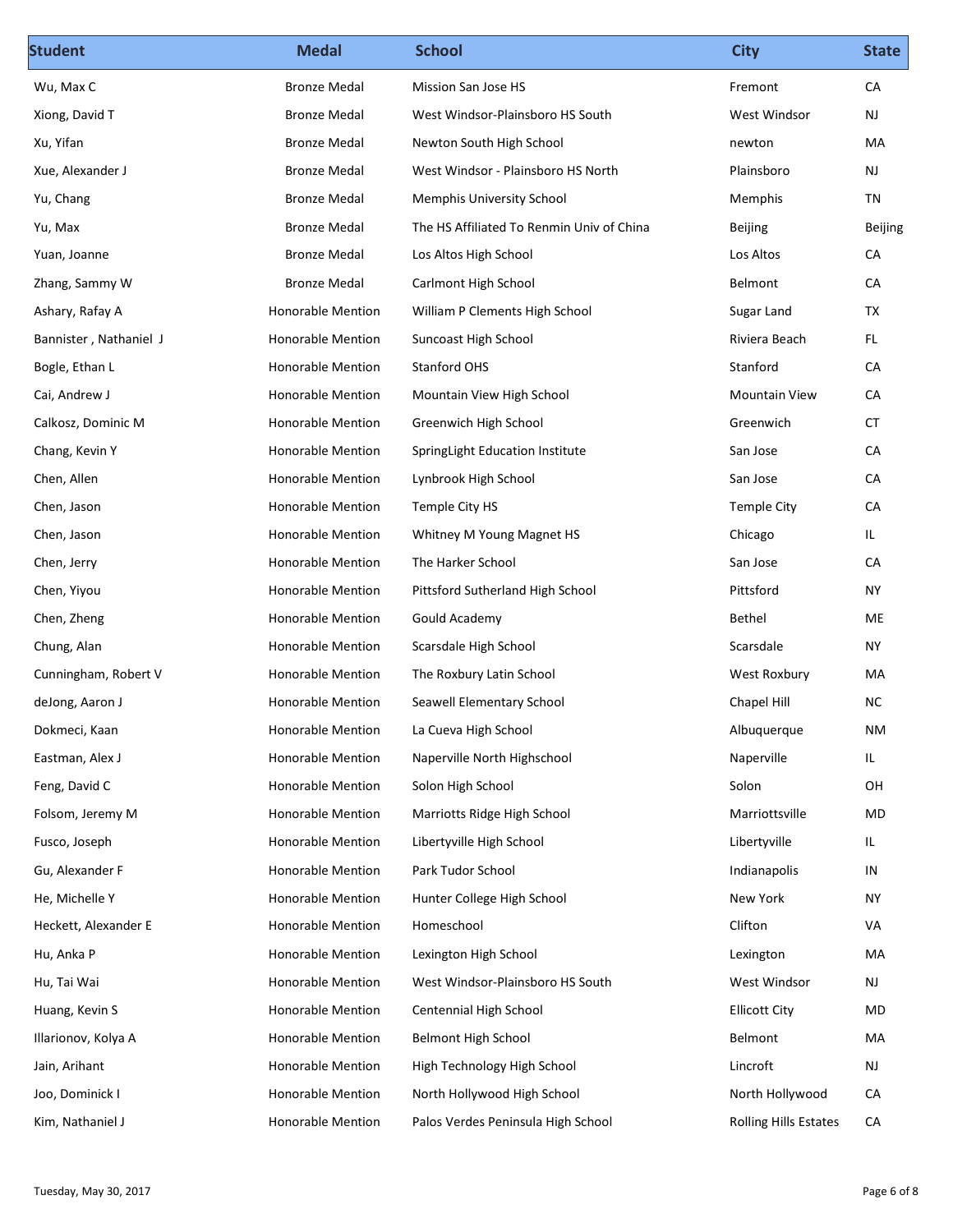| <b>Student</b>        | <b>Medal</b>             | <b>School</b>                       | <b>City</b>          | <b>State</b>  |
|-----------------------|--------------------------|-------------------------------------|----------------------|---------------|
| Kirkpatrick, Hudson B | Honorable Mention        | Awesomemath Academy                 | Plano                | TX            |
| Kuo, Anthony C        | Honorable Mention        | Arcadia High School                 | Arcadia              | CA            |
| Lai, Pierce W         | Honorable Mention        | Vandegrift High School              | Austin               | TX            |
| Lee, Juneseo          | Honorable Mention        | <b>Bergen County Academies</b>      | Hackensack           | NJ            |
| Lehmacher, Connor A   | Honorable Mention        | D W Daniel High School              | Clemson              | SC            |
| Li, Joseph            | Honorable Mention        | Saratoga High School                | Saratoga             | CA            |
| Li, Peiyao            | <b>Honorable Mention</b> | San Marino High School              | San Marino           | CA            |
| Liang, Nevin          | Honorable Mention        | Saratoga High School                | Saratoga             | CA            |
| Liu, Andrew           | Honorable Mention        | John Foster Dulles HS               | Sugar Land           | TX            |
| Liu, Jeffrey Y        | <b>Honorable Mention</b> | Mission San Jose HS                 | Fremont              | CA            |
| Liu, Jevin            | Honorable Mention        | Naperville North Highschool         | Naperville           | IL            |
| Liu, Zhengyang        | Honorable Mention        | American Heritage School            | Plantation           | $\mathsf{FL}$ |
| Lu, Evan Chen         | Honorable Mention        | Clear Lake High School              | Houston              | TX            |
| Ma, Andrew            | Honorable Mention        | American Heritage School            | Plantation           | FL.           |
| Madan, Jawahar V      | Honorable Mention        | Interlake HS                        | Bellevue             | WA            |
| Mitra, Ajay S         | Honorable Mention        | <b>Hopkins School</b>               | New Haven            | CT            |
| Moody, Jackson P      | Honorable Mention        | <b>Memphis University School</b>    | Memphis              | TN            |
| Muchnik, Ethan K      | Honorable Mention        | University Laboratory High School   | Urbana               | IL.           |
| Nash, William K       | Honorable Mention        | Stamford Polytechnic at Beacon      | Stamford             | CT            |
| Park, Justin S        | Honorable Mention        | Poolesville High School             | Poolesville          | MD            |
| Phillips, Reed C      | Honorable Mention        | University Laboratory High School   | Urbana               | IL            |
| Qian, Kevin C         | Honorable Mention        | Montgomery Blair High School        | <b>Silver Spring</b> | MD            |
| Ramaswami, Arvind     | Honorable Mention        | Chattahoochee High School           | Johns Creek          | GA            |
| Ramrajvel, Sanjana S  | Honorable Mention        | Illinois Math & Science Academy     | Aurora               | IL.           |
| Ravan, Brennan T      | Honorable Mention        | SC Governor's School Science & Math | Hartsville           | $\sf SC$      |
| Rege, Raviraj J       | Honorable Mention        | School of Sci and Eng Magnet        | Dallas               | TX            |
| Richardson, Stephen C | Honorable Mention        | Libertyville High School            | Libertyville         | IL            |
| Shen, Ke              | Honorable Mention        | Sunset High School                  | Portland             | OR            |
| Shi, Mingze           | Honorable Mention        | West Windsor-Plainsboro HS South    | West Windsor         | NJ            |
| Shu, Daniel M         | Honorable Mention        | Walton High School                  | Marietta             | GA            |
| Silver, Ethan M       | Honorable Mention        | <b>Hopkins School</b>               | New Haven            | ${\sf CT}$    |
| Soong, Brian Y        | Honorable Mention        | Ridge High School                   | <b>Basking Ridge</b> | NJ            |
| Stepniczka, Michael T | Honorable Mention        | <b>TJHSST</b>                       | Alexandria           | VA            |
| Su, Crystal B         | Honorable Mention        | Mission San Jose HS                 | Fremont              | ${\sf CA}$    |
| SUN, MORGAN N         | Honorable Mention        | Millburn High School                | Millburn             | $\mathsf{NJ}$ |
| Tang, David           | Honorable Mention        | Round Rock High School              | Round Rock           | TX            |
| Tang, Leonardo        | Honorable Mention        | Northview High School               | Johns Creek          | GA            |
|                       |                          |                                     |                      |               |
| Tian, Katherine       | Honorable Mention        | The Harker School                   | San Jose             | ${\sf CA}$    |
| Tuesday, May 30, 2017 |                          |                                     |                      | Page 7 of 8   |
|                       |                          |                                     |                      |               |